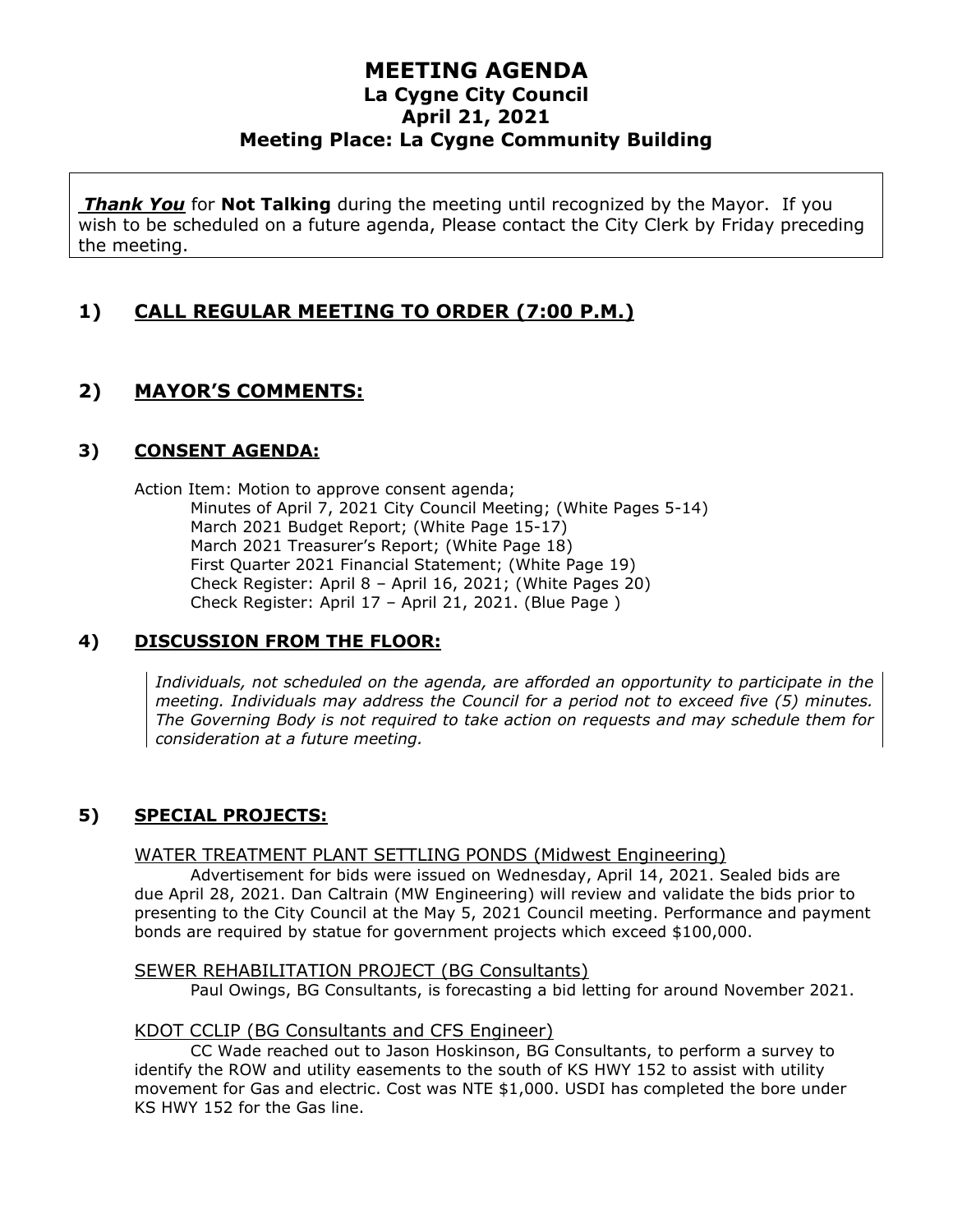### **5) SPECIAL PROJECTS:**

### SEWER LAGOON ANALYSIS: (Bartlett & West)

Bartlett & West came down to field check the existing sewer lagoons and sewer lift stations. We should have a total analysis of the current atmosphere and capacity of the existing sewer lagoons by April 29, 2021.

#### KDOT COST SHARE PROGRAM - 4<sup>th</sup> Street Replacement Grant Application

CC Wade with assistance from Paul Owings, BG Consultants, completed the application for the Spring 2021 Cost Share Program grant. Application was submitted on April 9, 2021. The grants will be awarded in May 2021. If project is awarded the tentative schedule is for a March 2022 bid letting.

### **7) REPORTS OF CITY OFFICERS:**

- ✓ City Attorney Burton Harding
- ✓ Police Chief Tina Fenoughty (Blue Page -)
- $\checkmark$  Codes Officer Allison Fox (Absent KLETC Training)
- ✓ Public Works Department Dan Nasalroad (Blue Page )
- ✓ Fire Chief Dan Nasalroad
- $\checkmark$  City Clerk Jodi Wade (Blue Page)
- ✓ Treasurer/Court Clerk Connie Gore (Blue Page )

### **8) REPORTS OF COUNCIL COMMITTEES:**

- a] Water & Gas---------------------------------------Danny Curtis ------- Keith Stoker
	- ✓ 2021 Gas Inspection of records from the 2020 calendar year and public awareness plan/records to be performed on April 28, 2021.
- b] Street ---------------------------------------------James Thies ------- Jerome Mitzner
	- $\checkmark$  (Postponed until Fall 2021) RFP for Stormwater Master Planning.
	- $\checkmark$  (In Committee review) La Cygne Library parking lot water pooling. Finkle Williams architects sent an email on April 7, 2021 containing comments from a Civil engineer.
- c] Sewer----------------------------------------------James Thies ------- Thomas Capp
- d] Park------------------------------------------------Danny Curtis ------- Thomas Capp
- e] Cemetery------------------------------------------Danny Curtis ------- Thomas Capp
- $\checkmark$  (In Committee review) Chapter XI. Public Property, Article 1. Cemetery regulations
- f] Public Safety---------------------------------------Jerome Mitzner------ Keith Stoker
- g] Community Building------------------------------ Danny Curtis ------- James Thies
	- Public Building Commission met on April 15, 2021 to discuss the Community Building. Richard Zingre, Zingre Architects, did a walk-through of the Community Building and submitted a quote of NTE \$2940 to coordinate with the Owner to develop a space a preliminary design and cost estimate. (White Pages 21-22)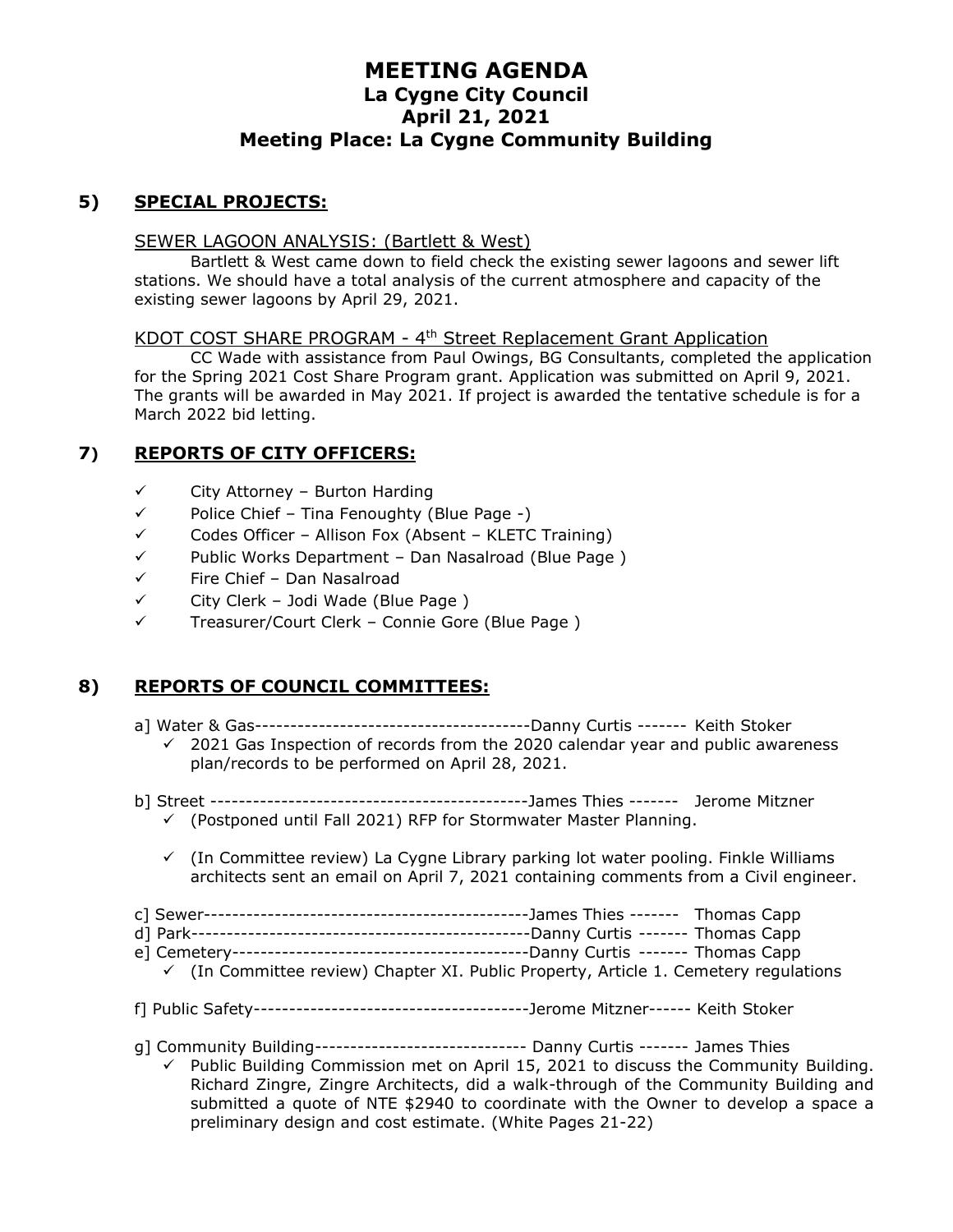### **8) REPORTS OF COUNCIL COMMITTEES:**

h] Employee Relations & Training-------------------Jerome Mitzner------Keith Stoker

- ✓ (Postponed until Spring 2021) Ethics/Public Service Training.
- $\checkmark$  CC Wade would like to meet with the Committee to review a few items in the Personnel Policies and Guidelines of the City of La Cygne.

## **10) SPECIAL COMMITTEE REPORTS:**

### a] **Emergency Management** – None

b] **Swanfest Committee** - July 17<sup>th</sup> is the tentative date. If no volunteers step forward to help with the event, then it may not occur. At this time, Rick James has volunteered to do the Parade, City Hall volunteered to handle vendor applications, Sylvia Brooks has volunteered to plan a few games for children. Lindsay Jaccard will reach out on facebook and website to see if any clubs, sport teams, churches, organizations or businesses have interest in setting up and operating any activities or events for Swanfest.

c] **Planning and Zoning Commission** – Unapproved April 8, 2021 meeting minutes. (White Pages -).

- $\checkmark$  Workshop scheduled for the City Council and Planning & Zoning on Thursday, April 29, at 6pm.
- d] **La Cygne Community Park Board** None

### **11) UNFINISHED BUSINESS:**

a] Ordinance No. \_\_\_ annexing land to the City of La Cygne, Kansas – **TABLED UNTIL May 5, 2021 meeting.** (White Pages 23-24)

b] Resolution No. 02-17 regarding maintenance of streets within the Linn County Industrial Park, La Cygne, Kansas. **TABLED UNTIL May 5, 2021 meeting.**

c] Water Conservation plan review. (**Tabled until Summer 2021)**

## **12) NEW BUSINESS**

a] Ordinance No. \_\_\_\_ amending the zoning map of the City of La Cygne, Kansas by approval of a conditional use permit to establish an event venue located at 410 W. Grand Avenue and 417 W. Grand Avenue currently zoned "C-2" (General Commercial District). *Action needed: Motion to approve the Ordinance.*

b] Budget Workshop: CC Wade has one more budget training on May 11, 2021. CC Wade would like to schedule a Budget workshop with the Council. The approval of SB13 which removed the tax lid and implemented the revenue neutral tax rate there will be a change in the budget process. Would May 26, 2021 work?